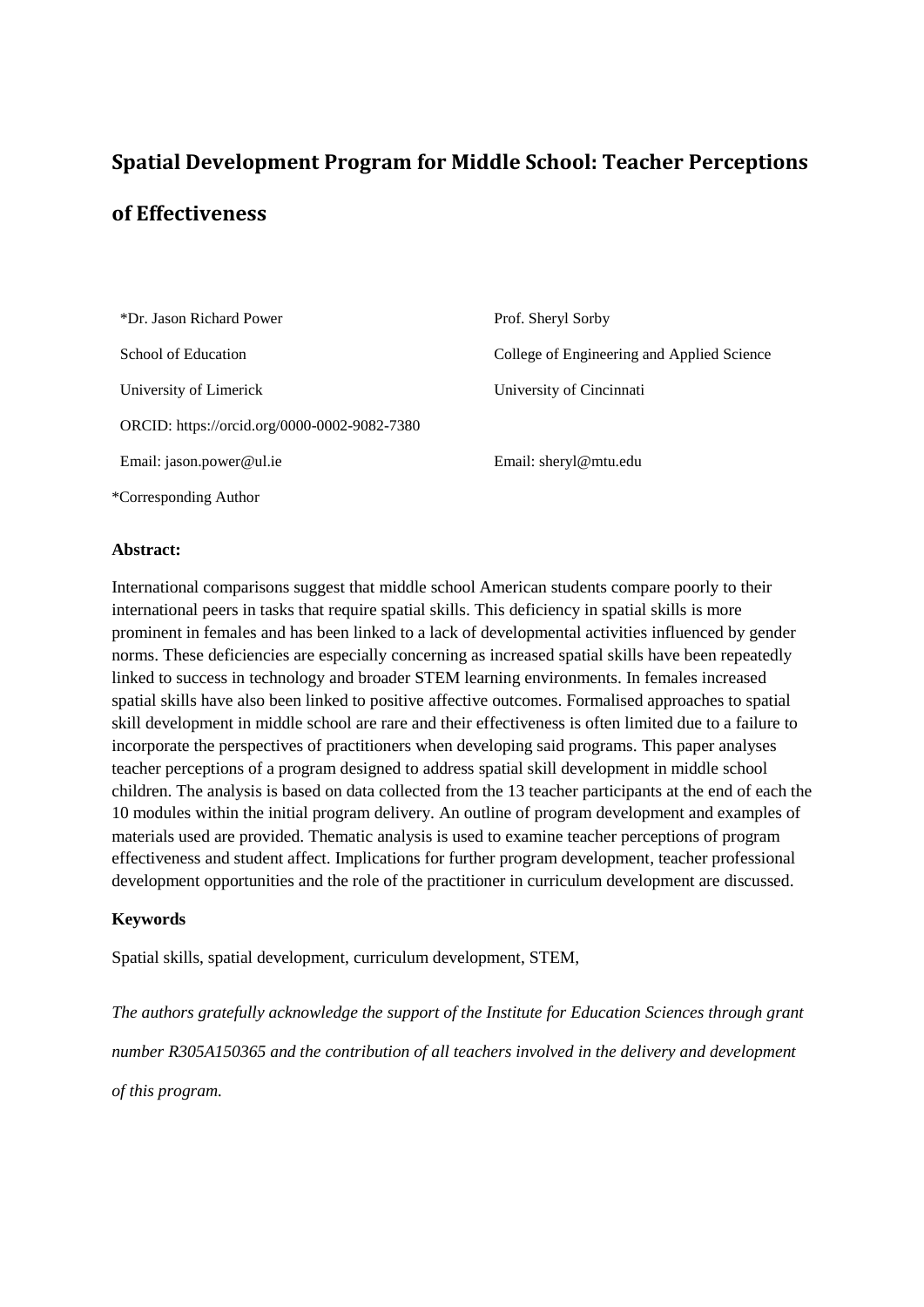# **Introduction**

Increased spatial skills have been linked to problem solving in technology education (Buckley, Seery, and Canty 2019, Williams, Iglesias, and Barak 2008). In addition research has consistently highlighted a relationship between spatial skills and performance in broader STEM learning environments (Ramey and Uttal 2017, Wai, Lubinski, and Benbow 2009). Similar links between the most basic mathematical abilities (e.g. counting) and spatial skills have been observed in pre-school populations (Hoshi et al. 2000, Zhou et al. 2006). The importance of spatial skills relative to more complex forms of STEM achievement has also been observed at middle school (Newcombe 2010), high school (Lubinski 2010) and university level (Maloney et al. 2012). While further research is required to more fully understand the nature of the relationship between spatial skills and STEM achievement a critical mass of research supports the supposition that "spatial ability plays a critical role in developing expertise in STEM" (Wai, Lubinski, and Benbow 2009, p.817).

In light of recent PISA findings the need to enhance STEM achievement in middle school level is more pressing than ever before (OECD 2016). PISA results have repeatedly highlighted the gap between American middle school mathematical achievements relative to their international peers. When this gap is further examined spatial skills are highlighted as one of the primary sources of this underachievement (OECD 2016). From a pragmatic perspective it makes sense to target this under developed skill set as a starting point in a wider effort to enhance STEM achievement. The role of spatial skills also plays a particularly interesting role in the observed gender divide in STEM achievement. Within the last 40 years differences across gender in math performance have continually narrowed, yet differences remain in spatial domains (Else-Quest, Hyde, & Linn, 2010). A large scale meta-analysis noted that the "largest mean effect size in math achievement [between gender] was in the content domain of Space/Shape on PISA (d 0.15)" (Else-Quest et al., 2010 p.122). These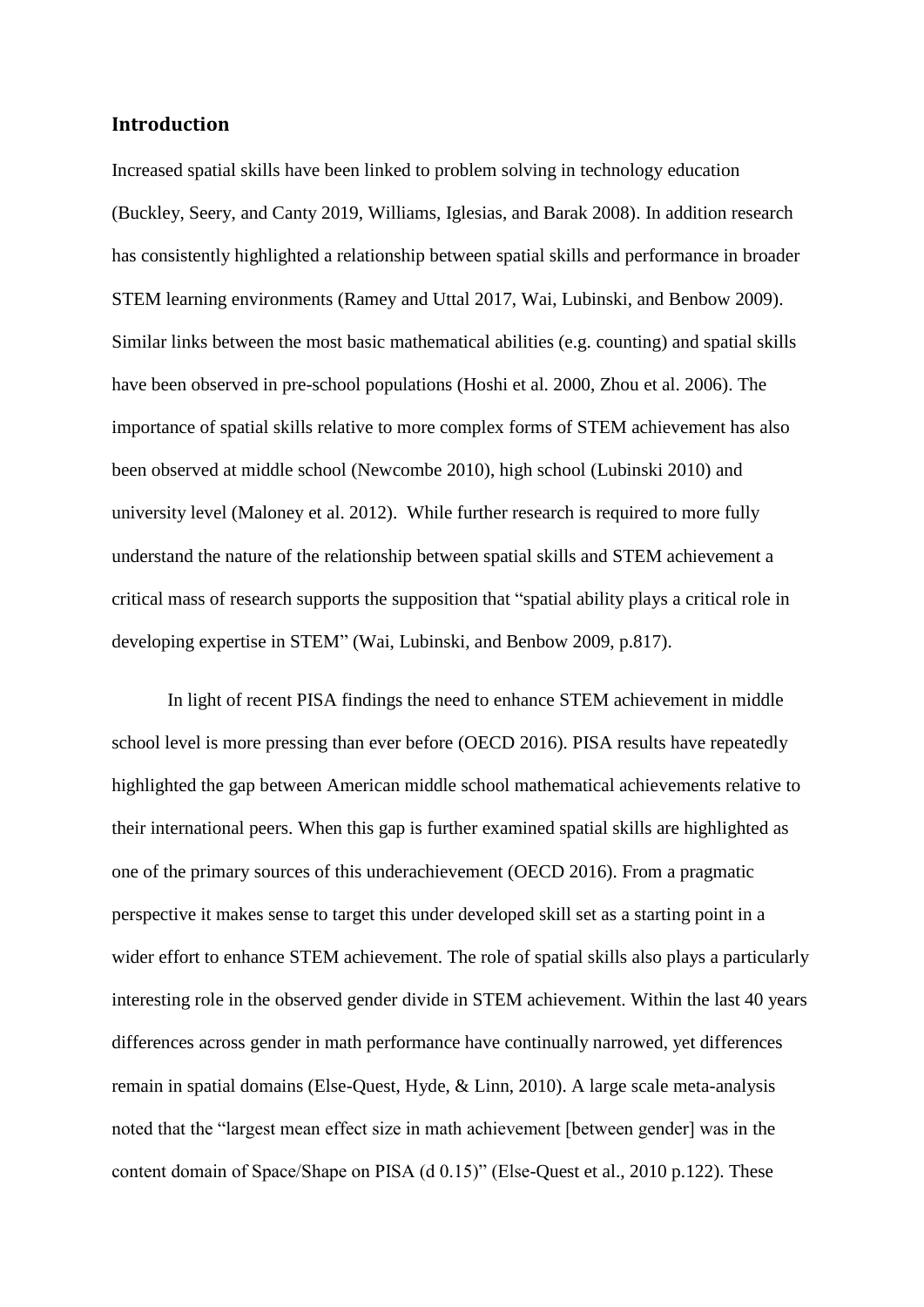differences have been attributed to environmental factors that influence spatial skill development from a young age (Voyer, Voyer, & Bryden, 1995). This gender difference is especially evident in 3D rotations. A study on mental based on data from 53 countries noted significant differences between gender (Lippa, Collaer, & Peters, 2010), this has not decreased in line with broader mathematics assessments which saw the gender gap significantly reduced (Voyer et al., 1995). This has implications for addressing current gender imbalances within STEM learning environments and highlights the need to address spatial deficiencies at a young age.

These differences have been observed in children as young as 5 months and in adult populations. However multiple intervention based studies have demonstrated that this gap can be reduced significantly (Sorby, 2009). This has knock on affects on STEM achievement with females who have taken part in spatial skill development interventions demonstrating increased performance and retention (Sorby, 2001). This is reflected in recent research which examines the affective impact of successful spatial skills interventions. Participants, particularly female participants, who increase spatial skills also demonstrate reduced spatial anxiety (Ramirez, Gunderson, Levine, & Beilock, 2012), mathematics anxiety (Ma & Cartwright, 2003), fear of mathematics (Ashcraft & Kirk, 2001) and stereotype threat (McGlone & Aronson, 2006). The majority of interventions aimed to address spatial skill deficiency tend to focus on university level students already enrolled in STEM programs. However, this fails to address the inequalities, and general lack, of students entering these disciplines. By addressing this lack of developmental opportunities an intervention designed to develop spatial skills earlier could potentially lead to increased STEM performance, reduced gender imbalance within STEM environments and positively influence students affect for STEM pathways.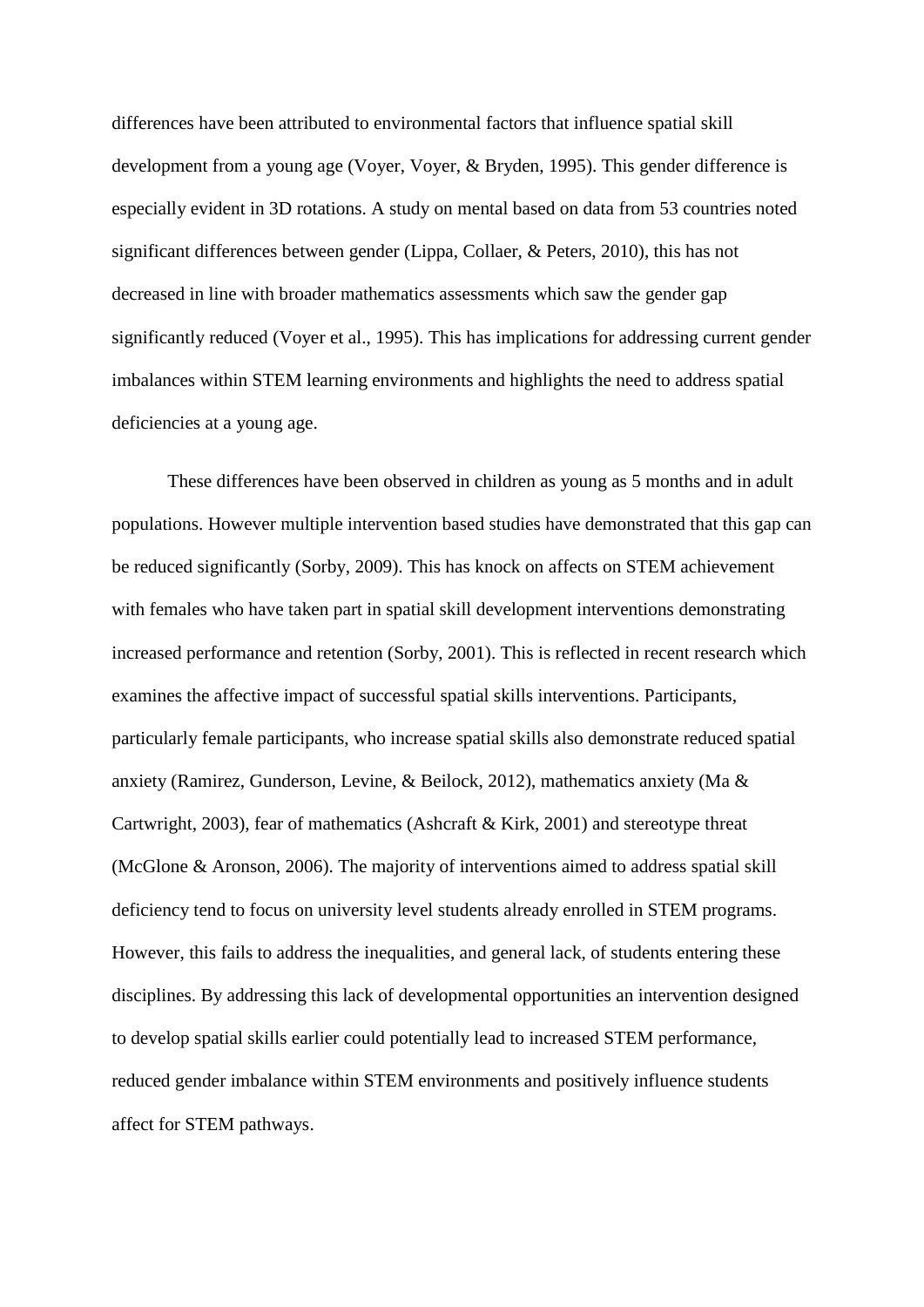# **Spatial Skills and Existing Curriculum**

The spatial skill development program that is examined within this paper has been designed in a modular fashion so that it can be incorporated into a wide range of existing curricula. The initial deployment examined in this study takes place in mathematics classrooms in the US and as such aligns with principles taken from the National Council of Teachers of Mathematics (NCTM 2016). These principles and standards refer to developing visualization skills through hands on experiences with a variety of physical resources but also through the use of technology. The program provides physical resources in order to facilitate a wide range of pedagogical strategies and also specially designed software which aids differentiation and independent problem solving (Gerson et al. 2001). The standards reference an ability to interpret 2D information and transform it to a 3D representation, but also represent 3D objects using 2D systems. The exercises within each module reflect this need for deep conceptual learning that could be undermined if a lack of variety of activities resulted in procedural approaches to problem solving. This allows for development of a high level of mastery and conceptual understanding. There are many parallels between areas outlined by the NCTM (NCTM 2016) and areas of national underperformance as outlined by PISA (OECD 2016).

In implementing spatial reasoning within middle school mathematics classrooms, teachers have been hampered by limited professional development opportunities related to how to develop spatial thinking and a lack of materials that are available for including this instruction in their everyday teaching (Moore-Russo et al. 2013). The materials described in detail in this article have been shown to improve students' spatial reasoning skills and are suitable for inclusion in a middle school mathematics syllabus (Sorby 2009, Rafaelli, Sorby, and Hungwe 2006). The materials have been pilot-tested in several middle school classrooms and are the focus of a current Goal 3 research project from the Institute for Education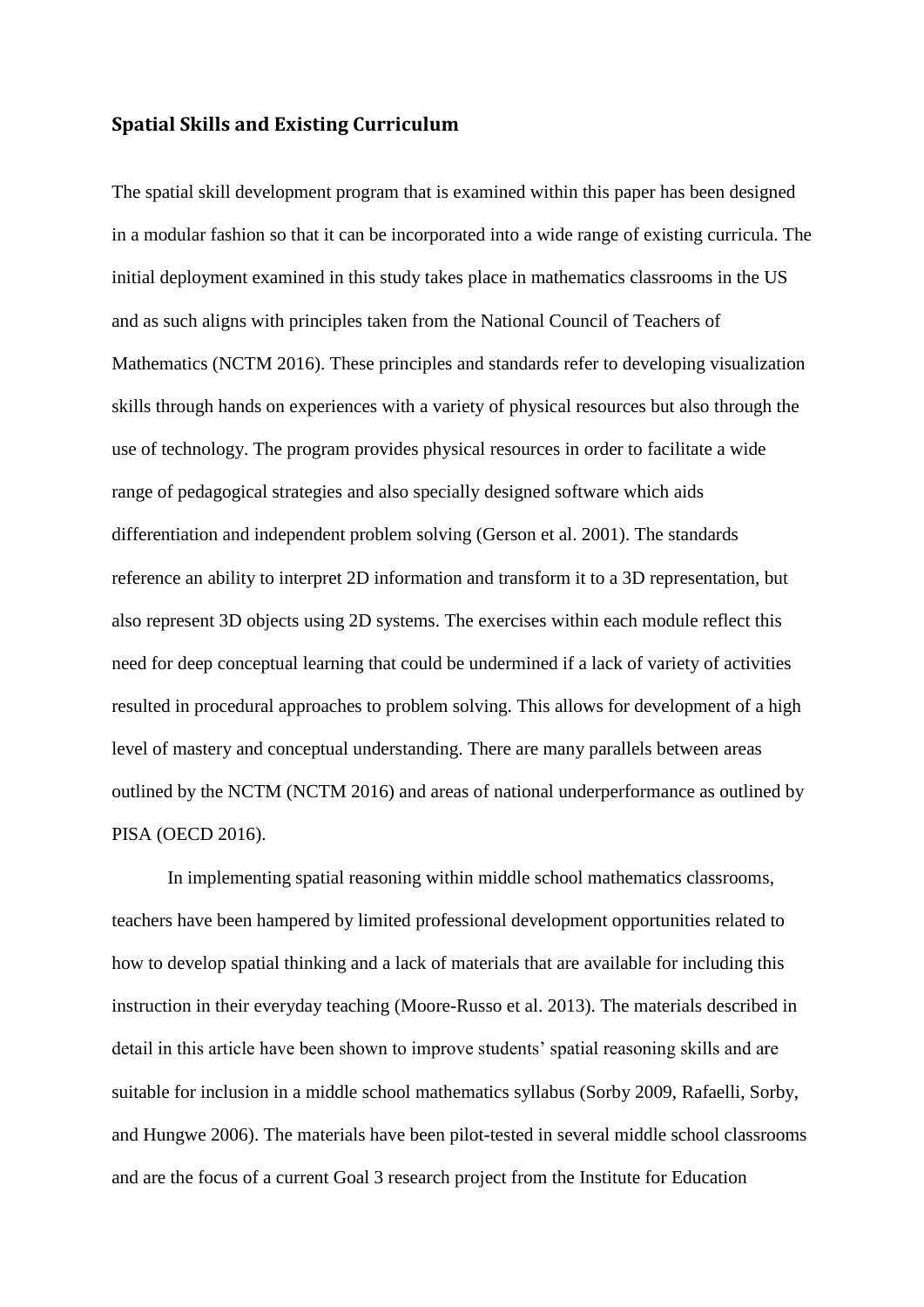Sciences through the U. S. Department of Education. While previous deployments of the program support wider adoption it is critical that the perspectives of teachers implementing the program are examined if the program is to be effective at a larger scale (Charalambous and Philippou 2010, Handal and Herrington 2003). The curricular materials used in the program are currently available for a nominal cost through higheredservices.org.

# **Structure of the Spatial Skills Development Program**

The program outlined here has been developed in response to the growing need to target the development of spatial skills in a middle school setting. The modular nature of the program reflects an overall design that seeks to be flexible in order to meet the requirements of an often crowded curricula while addressing the various pressing concerns of educators, researchers, and policy makers. The program consists of 10 modules. These modules have been designed so that they can be adapted to meet the requirements of existing scheduling structures. Each module focuses on a particular aspect of spatial reasoning that has been empirically linked to overall spatial skill development (Buckley, Seery, and Canty 2018). While efforts have been made to increase the flexibility of the program by developing it in a modular fashion, there are some modules that must be covered in a linear manner in order to develop essential prerequisite skills. The various individual models and essential paths are outlined in [Figure 1](#page-5-0) below.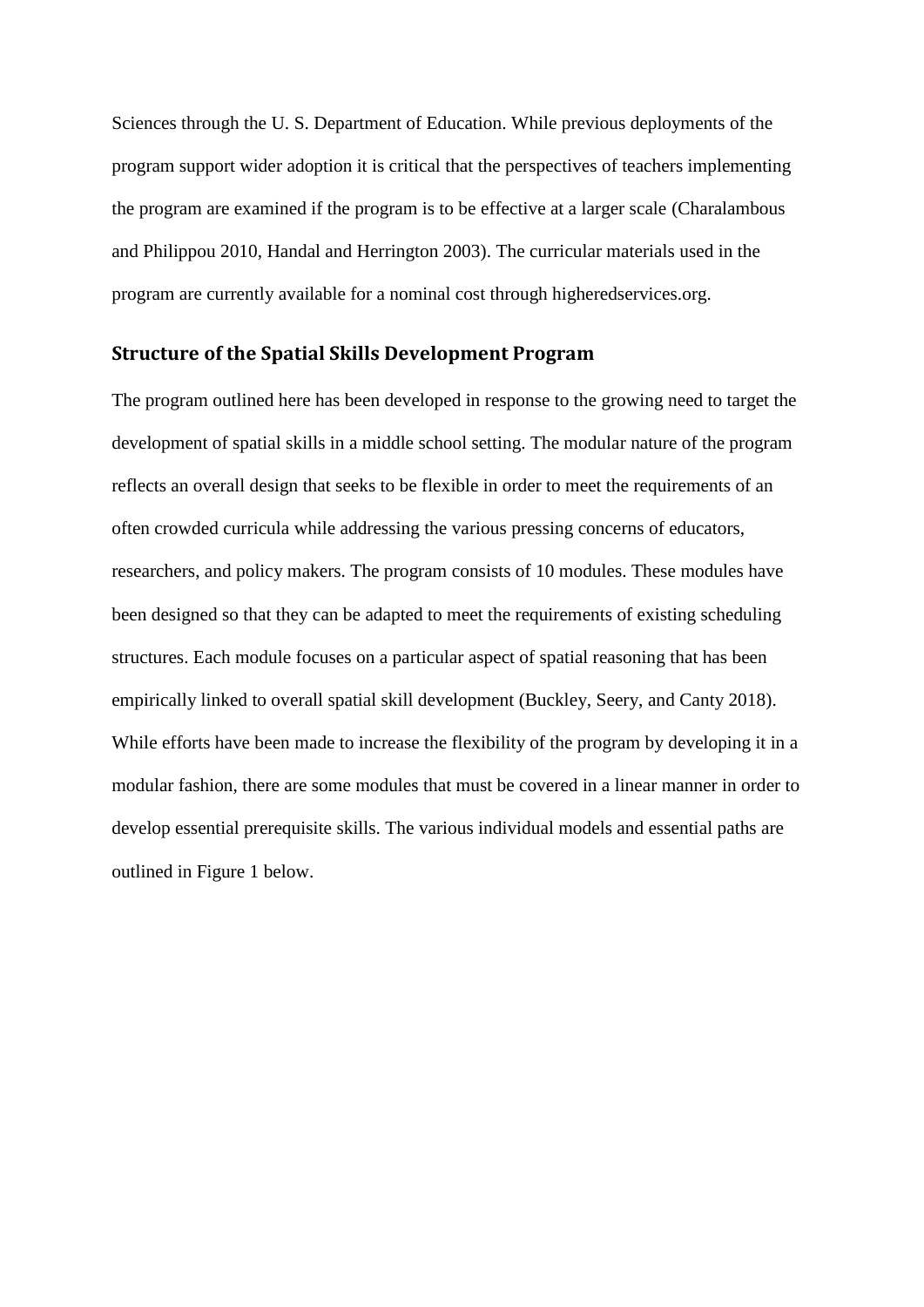

<span id="page-5-0"></span>

## **Support Resources**

Each module is supported with a variety of resources including specialised software, video tutorials, PowerPoint slides, a teacher guide book and a student workbook. In addition, physical modelling materials are also recommended for use in teaching the curriculum. Manipulatives include Snap Cubes, honeycomb party favours that are used by the student to demonstrate the concept of solids of revolution, K'Nex pieces to create 3-D axes for object rotation, and paper patterns for nets that students can use to create 3-D object. A comprehensive set of resources provides opportunities for teachers to adopt a wide variety of pedagogical approaches suitable to their individual classroom and teaching style. These resources have been developed with the help of practicing middle school teachers and have been refined through multiple development cycles.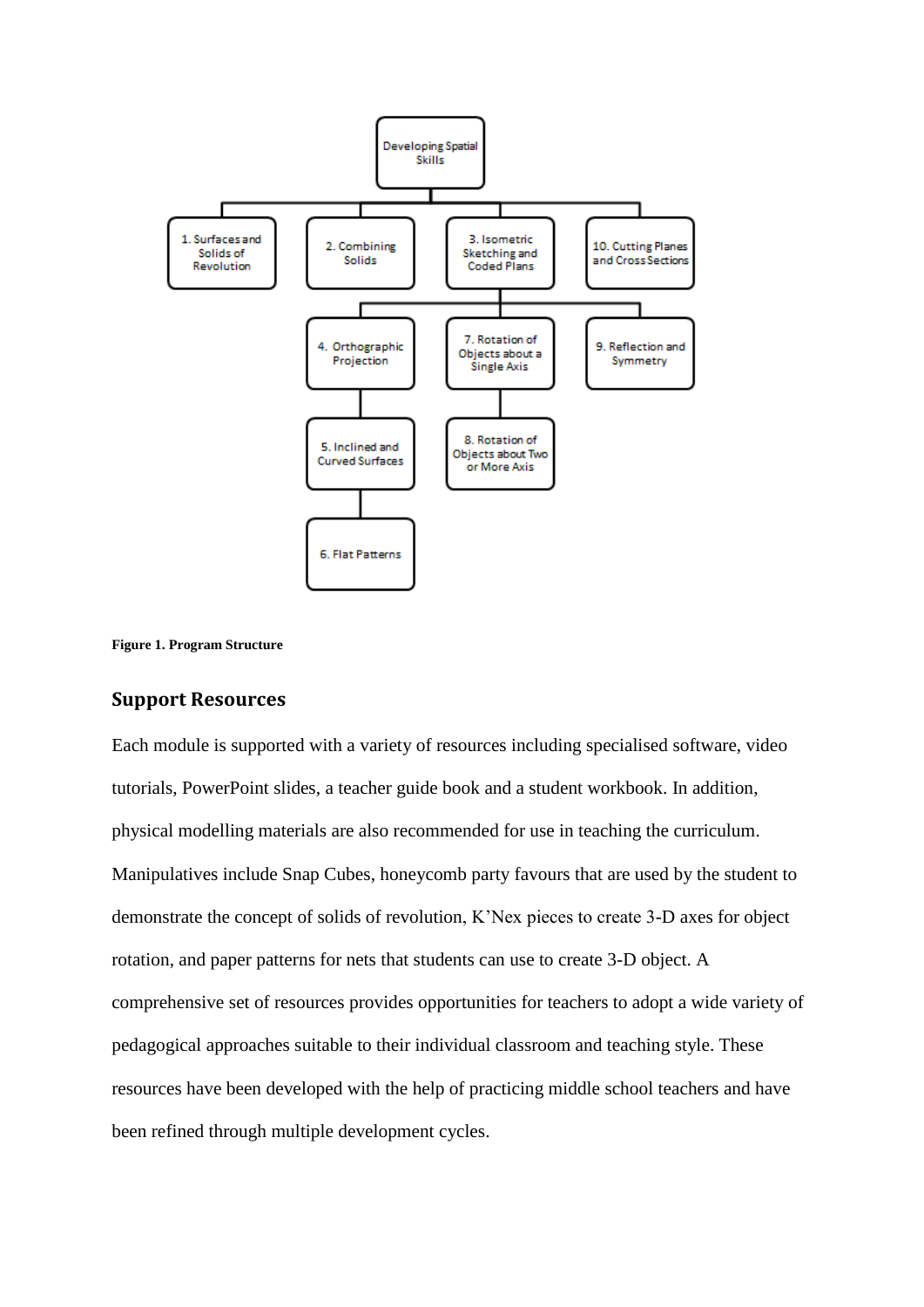<span id="page-6-1"></span>Each module presents several different activity types with various difficulty levels presented within each module to allow for differentiation. The different types of activity within each module require different approaches ensuring a more complete development of the skill targeted by the module. For example, within module *4-Orthographic Drawings* activities require students to interpret multiple 2D views and select the correct 3D view (see [Figure 2\)](#page-6-0).



#### <span id="page-6-0"></span>**Figure 2. 2D to 3D Visualization and Selection Task**

As the difficulty increases, students are required to interpret 2D views and then construct a 3D solution. Conversely students are later required to interpret 3D views and construct multiple 2D views that adequately convey all necessary information about the object (see [Figure 3\)](#page-6-1).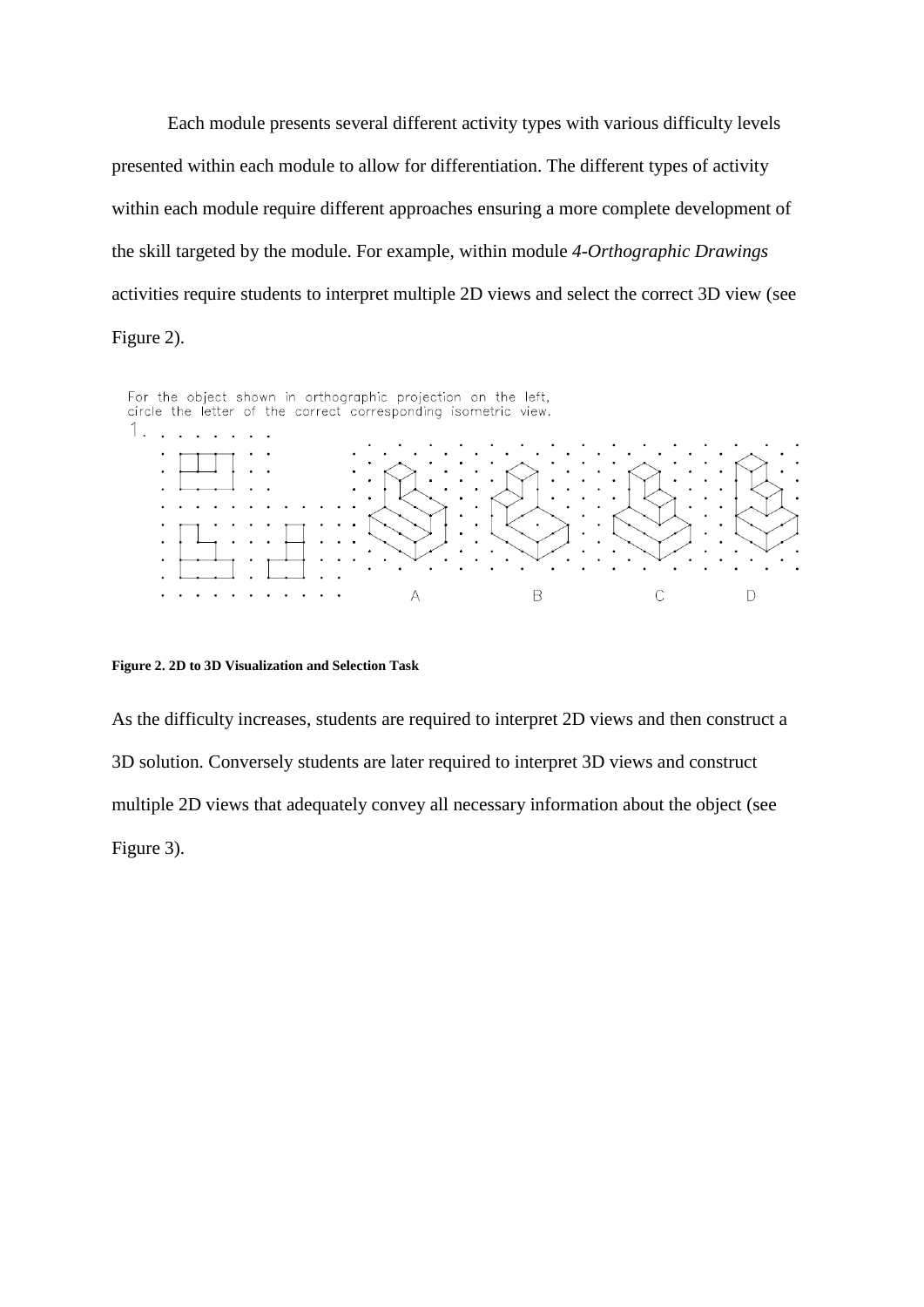| views in the space provided. Make sure that your views are properly diighed. |  |  |     |  |  |  |  |  |  |  |  |  |  |  |  |
|------------------------------------------------------------------------------|--|--|-----|--|--|--|--|--|--|--|--|--|--|--|--|
|                                                                              |  |  |     |  |  |  |  |  |  |  |  |  |  |  |  |
|                                                                              |  |  |     |  |  |  |  |  |  |  |  |  |  |  |  |
| ٠                                                                            |  |  |     |  |  |  |  |  |  |  |  |  |  |  |  |
| $\bullet$                                                                    |  |  | ٢Ол |  |  |  |  |  |  |  |  |  |  |  |  |
|                                                                              |  |  |     |  |  |  |  |  |  |  |  |  |  |  |  |
|                                                                              |  |  |     |  |  |  |  |  |  |  |  |  |  |  |  |
|                                                                              |  |  |     |  |  |  |  |  |  |  |  |  |  |  |  |
|                                                                              |  |  |     |  |  |  |  |  |  |  |  |  |  |  |  |
|                                                                              |  |  |     |  |  |  |  |  |  |  |  |  |  |  |  |

For the objects shown in isometric below, sketch the top, front, and right side<br>views in the space provided. Make sure that your views are properly digned

#### **Figure 3. 3D to 2D Representation Task**

Transformation from 2D to 3D, and later from 3D to 2D, provides an excellent opportunity for formative assessment. In this manner, a teacher can ascertain whether a student is demonstrating a conceptually sound understanding of the topic, or whether they are using rote steps to simply complete the exercise. This is representative of all module designs which aim to provide consistent opportunities for formative assessments and comprehensively address the prescribed skill. It should be noted that the modules were designed in a manner that encourages teachers to employ their own chosen pedagogical strategies in order to reach, and enhance, the learning goals of each module.

## **Example Module**

The following is presented as an example of the implementation of just one module in the curriculum—Surfaces and Solids of Revolution. Implementation of the remaining nine modules would follow a similar pattern. The recommended coverage for each module begins with a mini-lecture on the topic. [Complimentary access to PowerPoint slides for each module can be found at: [https://www.higheredservices.org/spatial-course-mini-lectures/\]](https://www.higheredservices.org/spatial-course-mini-lectures/).

For module 1, the mini-lecture starts with definitions of Surfaces and Solids of Revolution and how they differ from one another. Basically, a Surface of Revolution is like a thin ribbon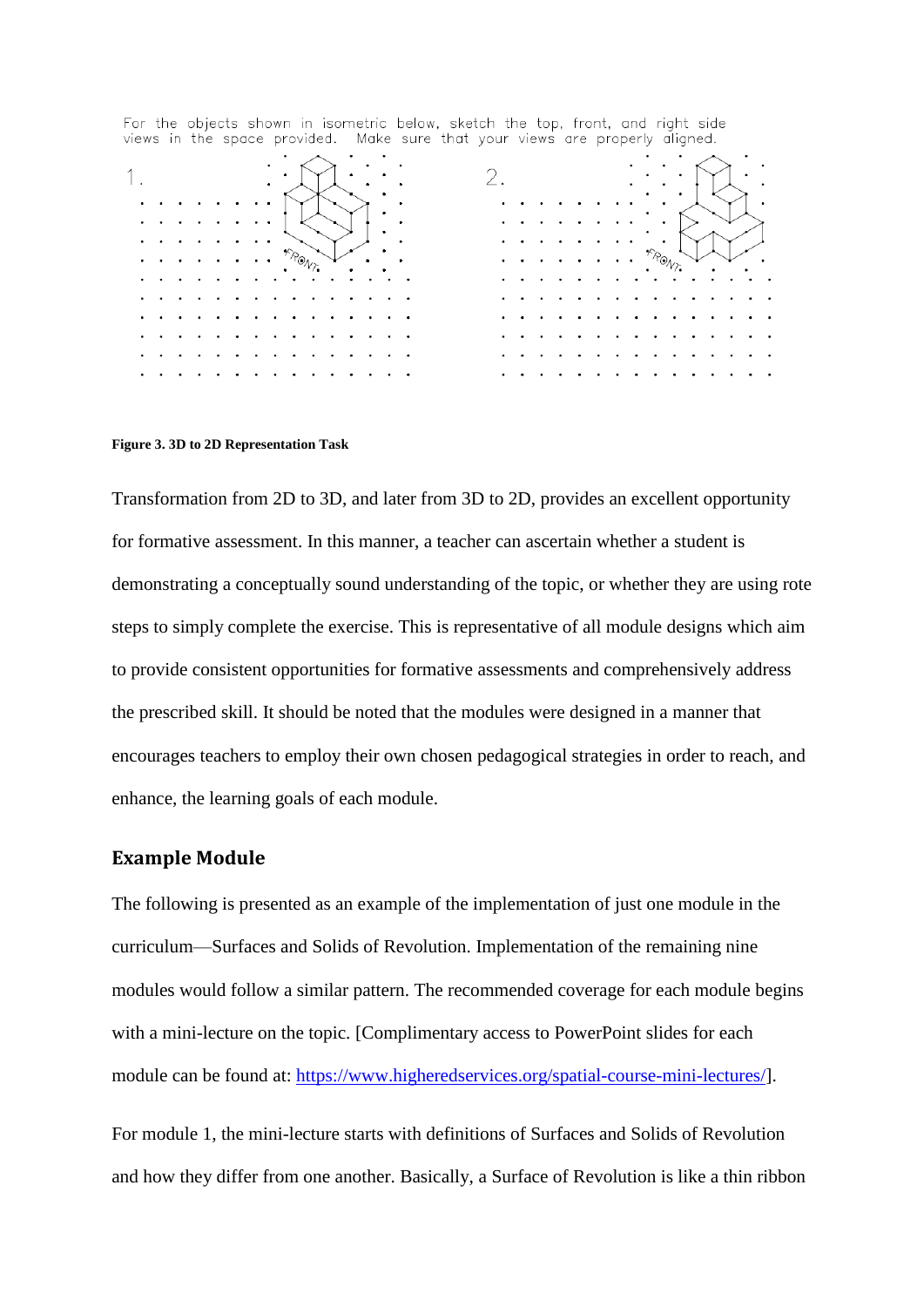in space—it has no volume, only area. A Solid of Revolution is a solid object with both a volume and a surface area. [Figure 4.](#page-8-0) illustrates the difference between the two types of geometric entities.

A surface of revolution is like a hollow shell created by revolving a set of 2-D curves about a coordinate axis or about another line in 3-D space.



2-D Shape and Surface of Revolution

A solld of revolution is a 3-D object of a finite volume. It is generated by revolving a closed 2-D shape about a coordinate axis of another line in 3-D space.



Closed 2-D Shape and Solid of Revolution

### <span id="page-8-0"></span>**Figure 4. Surfaces and Solids of Revolution**

Next students learn that a different surface/solid is obtained depending on which axis a person chooses to rotate the 2-D shape about. [Figure 5](#page-9-0) shows a 2-D shape that has been revolved about one axis and then a different axis, resulting in two distinctly different objects. Students then learn that a shape does not need to be revolved by a full 360-degree angle. The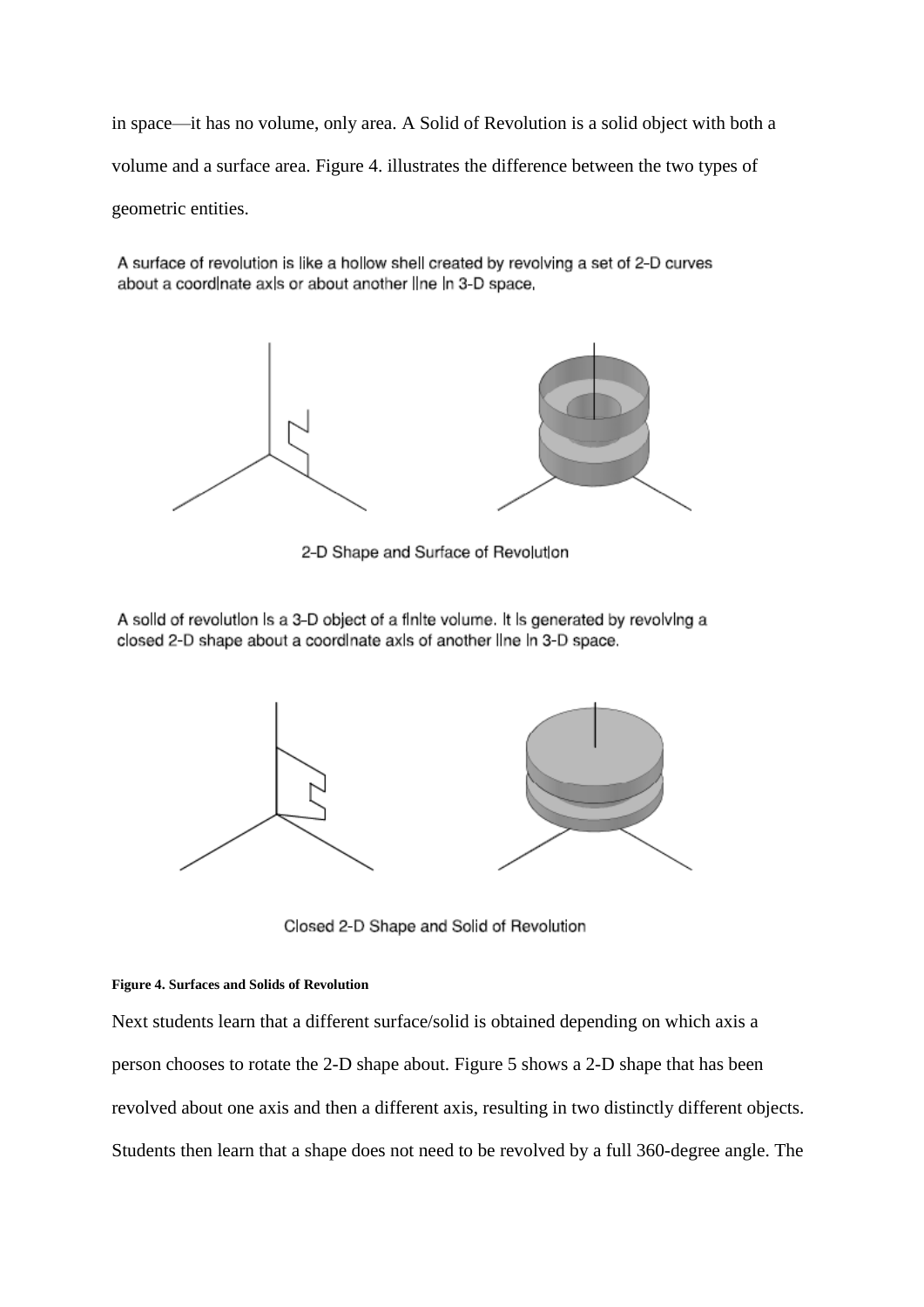shape can be revolved 90, 180, or 270 degrees and a different object will result each time.

[Figure 5.](#page-9-0) illustrates this concept.

The resulting solid or surface of revolution will vary depending on the chosen axis of revolution.



<span id="page-9-0"></span>**Figure 5. Axis Dependent Revolution**

The next principal to be covered is that a hollow object results if the shape being revolved is located a certain distance away from the axis of revolution as illustrated in [Figure 6.](#page-10-0)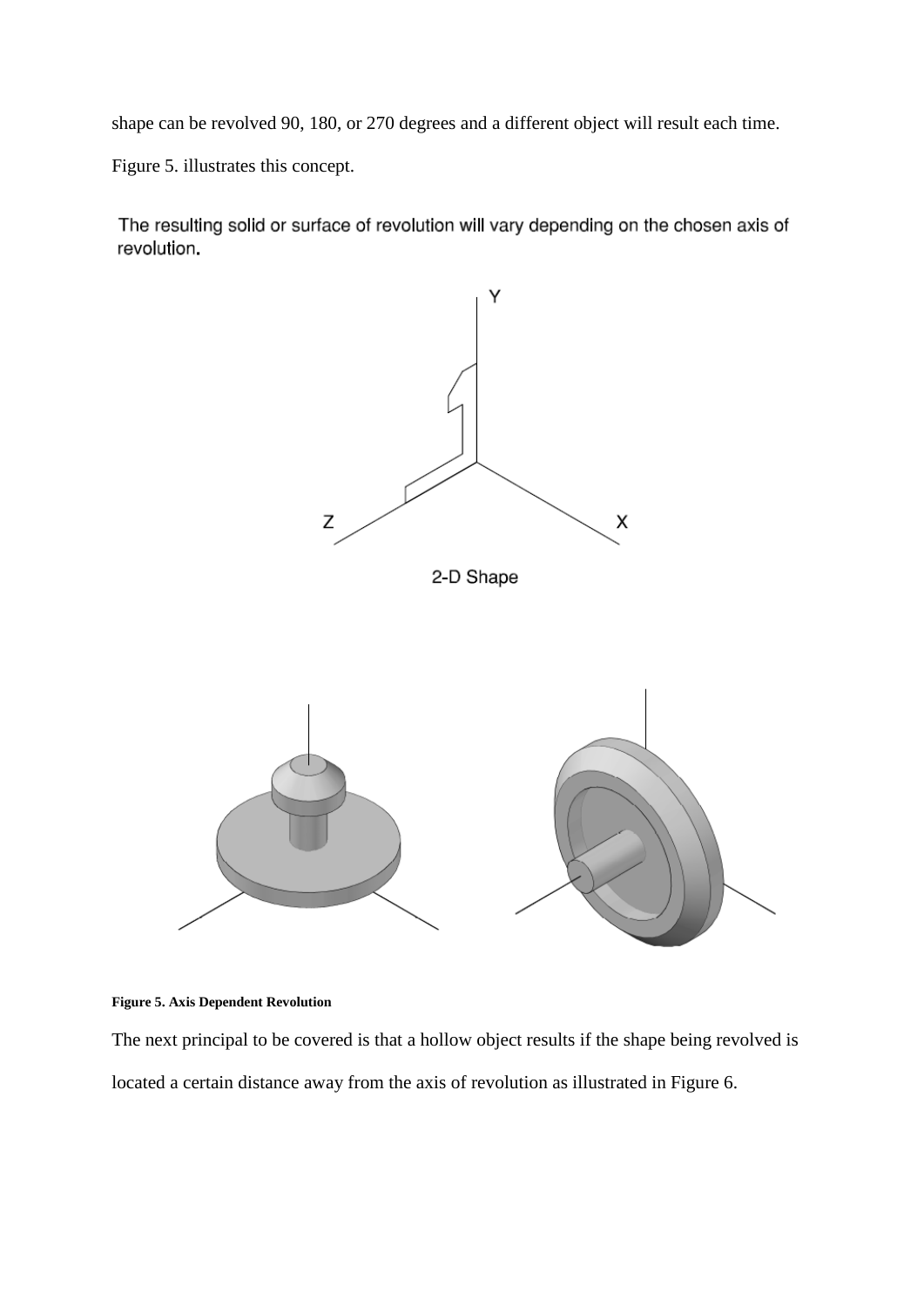If the axis of revolution is not located on the 2-D shape itself but some distance, x, away from it, then a solid of revolution with a cylindrical hole of diameter 2x will be created from it.



### <span id="page-10-0"></span>**Figure 6. Hollow 3D Part**

Finally, students are instructed to visualize revolutions by first reflecting the 2-D shape across the axis of revolution and then connecting the corners of the shape with circles [\(Figure 7\)](#page-10-1).





2-D Shape Mirrored About Axis of Revolution



2-D Shape Mirrored About Axis of Revolution

## <span id="page-10-1"></span>**Figure 7. Visualizing a Revolution**

After the students learn the basics about the topic for a given module, they spend time working with the software, either individually or in pairs. A sample of the software module is found at: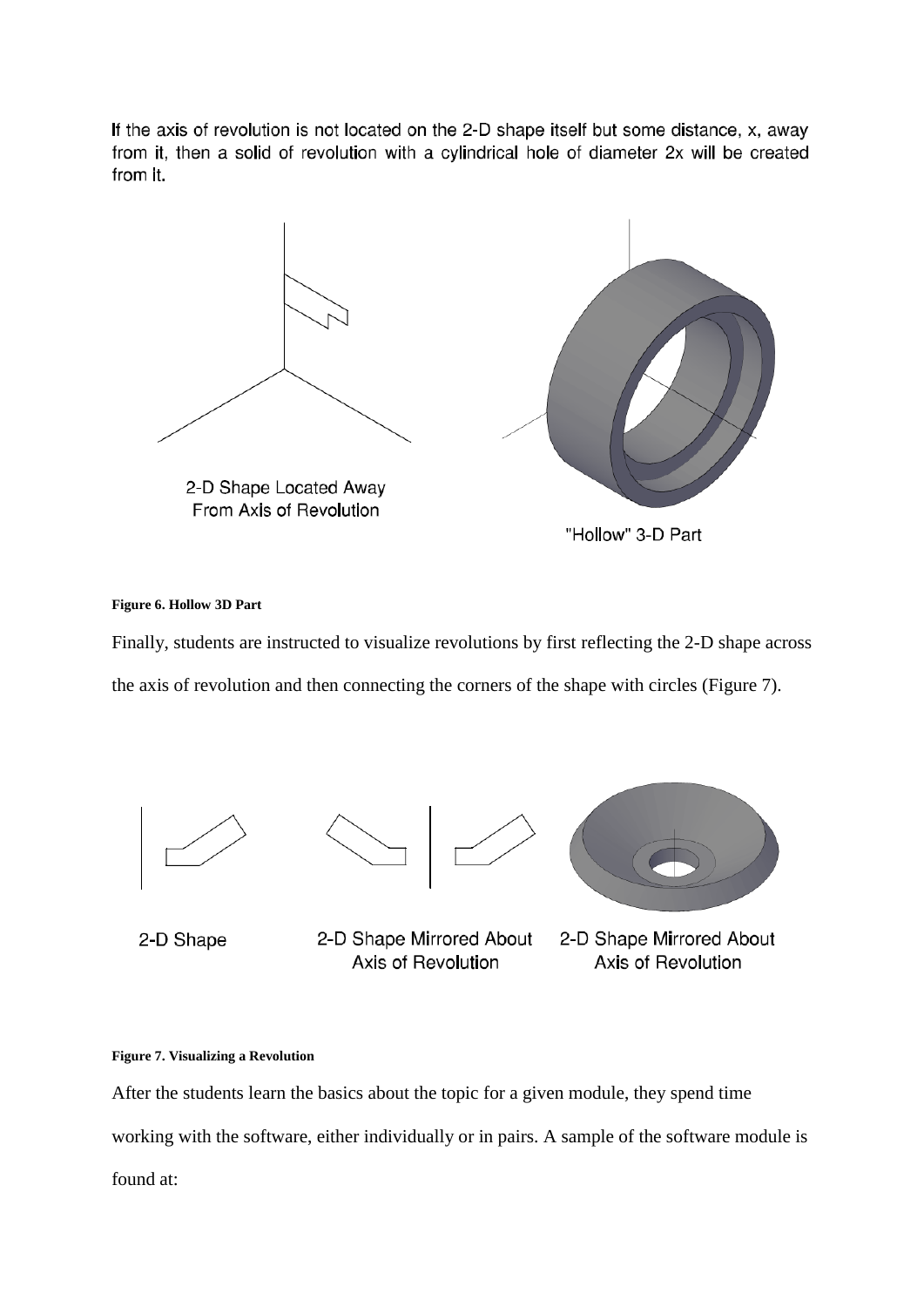<span id="page-11-0"></span>[https://www.higheredservices.org/HESpB5KsQWQJ/Module\\_1/module\\_1\\_theme\\_1.html.](https://www.higheredservices.org/HESpB5KsQWQJ/Module_1/module_1_theme_1.html) The software begins with background material similar to that illustrated in the PowerPoint mini-lecture and reinforces topics for the students with colourful animations designed to illustrate key points. After they have completed the software, students are assigned various pages from the workbook. Appendix A includes sample pages from the workbook illustrating the different types of problems found in the Surfaces and Solids of Revolution module.

# **Evidence of Impact**

The Spatial Skills Development Program was previously used in a pilot study in partnership with middle school students and teachers. The results shown in [Figure 8](#page-11-0) were obtained with 8<sup>th</sup> grade students enrolled in an Integrated Technology course who completed the curriculum as part of the required course (Rafaelli, Sorby, and Hungwe 2006). These students demonstrated a considerable improvement in Mental Rotation, Cutting Planes, Folding Patterns and Isometric Interpretation.

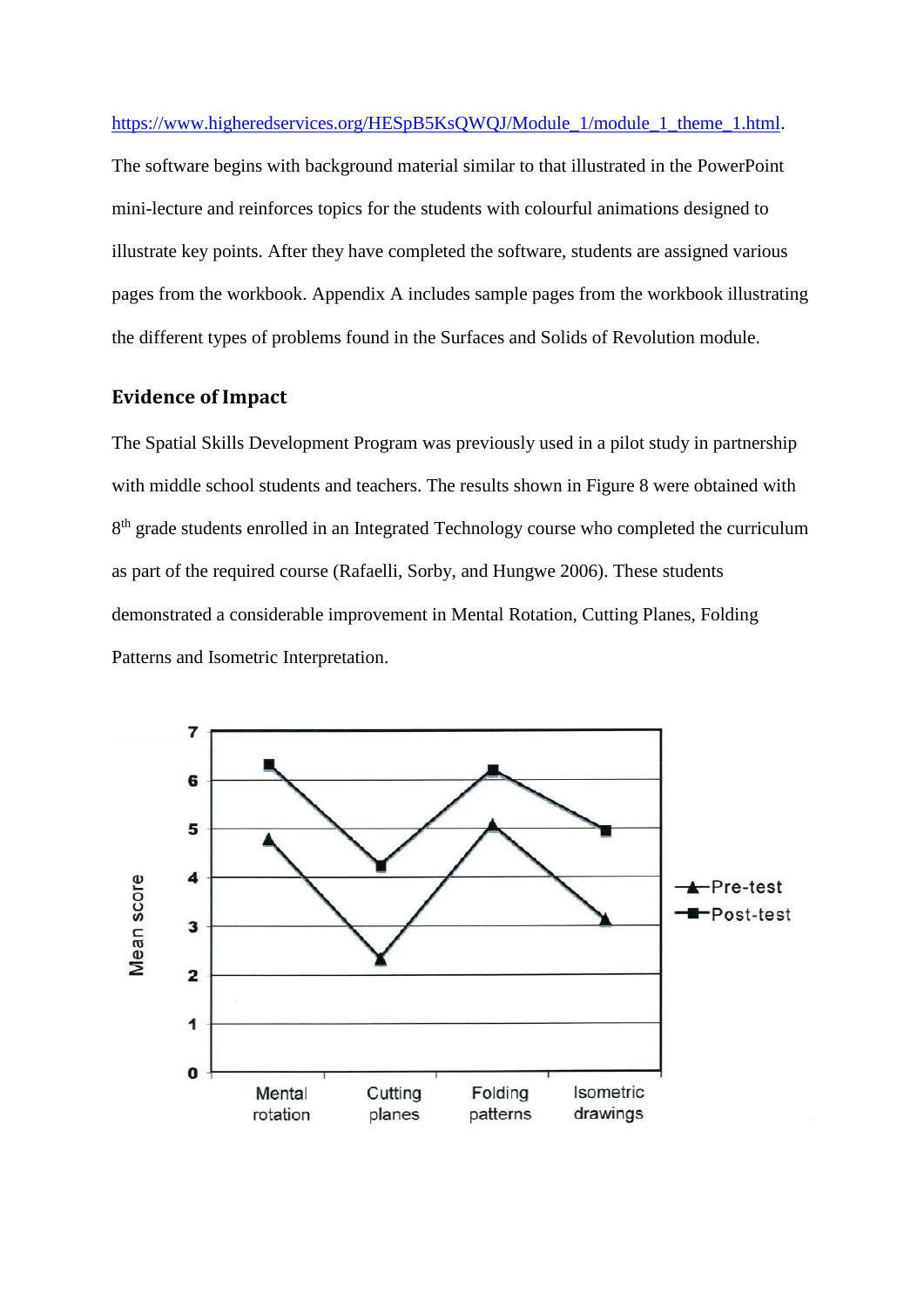#### **Figure 8. Middle School Improvement Rates (Rafaelli, Sorby, and Hungwe 2006)**

The use of the program with university students demonstrated similar improvement rates through numerous studies (Sorby 2001). In addition, the program outlined here is currently deployed in a large-scale middle school based study funded by the Institute for Education Sciences of the U.S. Department of Education; preliminary results suggest the program is suitable and effective in a middle school setting. However, the perspectives and values of teachers implementing the program remains unclear while teachers' values regarding curriculum adoption have been found to be critical to initial effectiveness and development (Kirk and MacDonald 2001). With the effectiveness of the program previously established the primary aim of the current study is to examine teacher perceptions regarding the design and delivery of the program.

## **Methods**

In order to examine teacher perceptions relating to the effectiveness and usability of the program fidelity data was gathered at the end of each module. The program was initially delivered throughout the academic year 2016-17 after the completion of a training course attended by all participating teachers. In total 13 teachers completed at least 80% of the program and were deemed eligible for inclusion in the current study. The program was delivered in 13 separate middle schools in the northeast of the United States of America to 7<sup>th</sup> grade students. Fidelity logs tracked completion of modules, self-reported time spent on each activity and resources used within lessons. The focus of the current study is the qualitative answers provided in response to questions focusing on teacher perceptions of module effectiveness and teacher perceptions of student affect and engagement for each module. In order to analyse this data Braun and Clarke's (2006) 6-step framework was employed. The first phase required a comprehensive review of all data in order to familiarise the researcher with the data set and create initial notes. The second phase coded responses, a review of all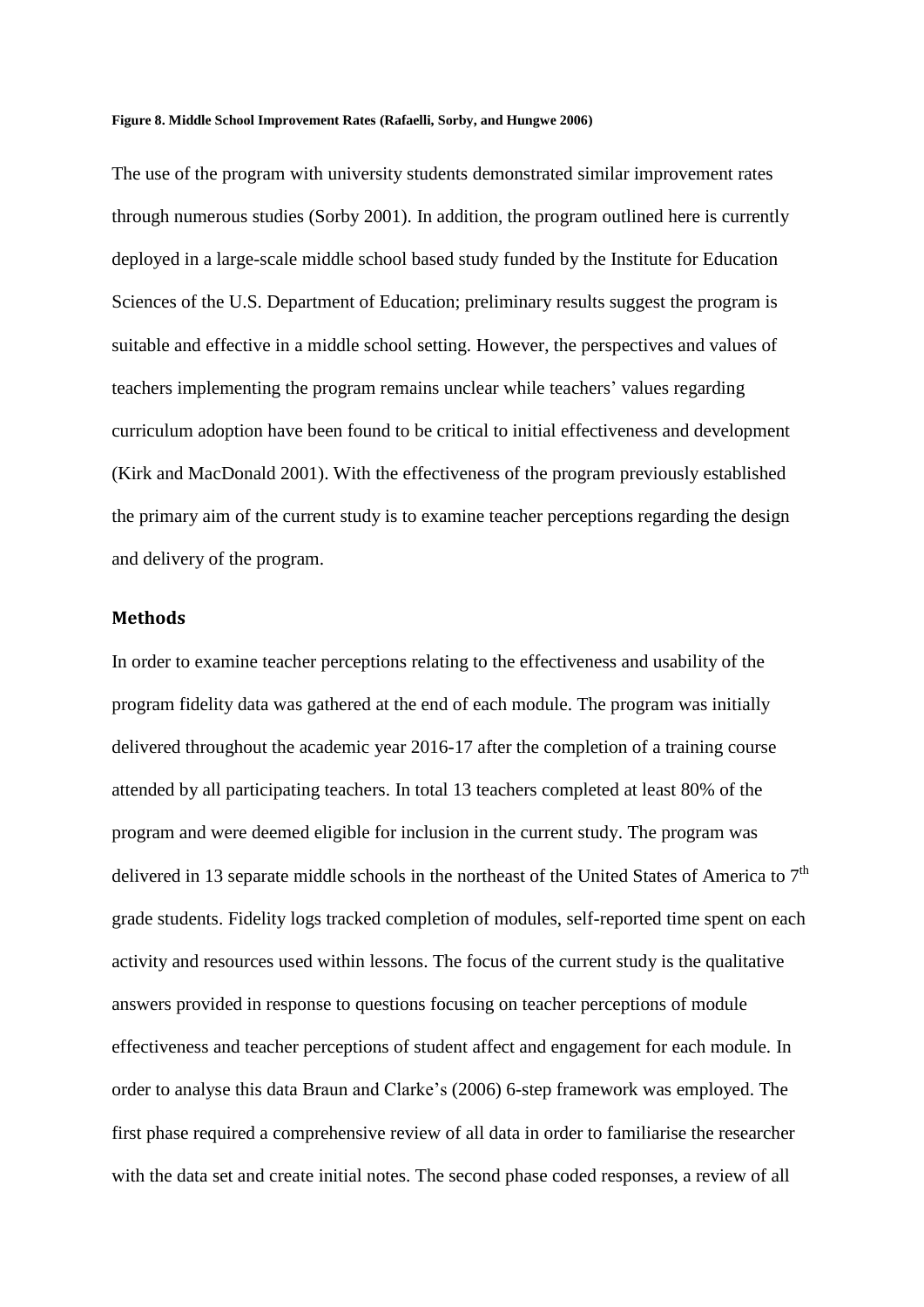generated codes was completed in order to ensure consistency and to avoid overlap. Phase three resulted in themes within which these codes resided. This phase also examined links between themes. Phase 5 generated definitions for each theme in order to differentiate between each and to aid clarity in final reporting. Phase 6 resulted in the report which outlines links between themes and forms the basis of this study (See [Figure 9](#page-14-0) & [Figure 10\)](#page-16-0).

## **Findings**

The following section will outline teacher perceptions of module effectiveness and student engagement. Directly quoted material will employ a code to identify the individual teacher and the relevant module. For example, *T3/M8* refers to Teacher 3 who just completed delivery of Module 8: Rotation of Objects About 2 or More Axis. Appendix A includes a table outlining common teacher perceptions grouped per module in order to examine frequency and identify common themes related to module design. Thematic maps are employed within this section in order to show the relationships between these themes.

Teacher perceptions of program effectiveness tended to focus on the value of the supplied resources for each module and the relative difficulty to teach each module (See [Figure 9\)](#page-14-0).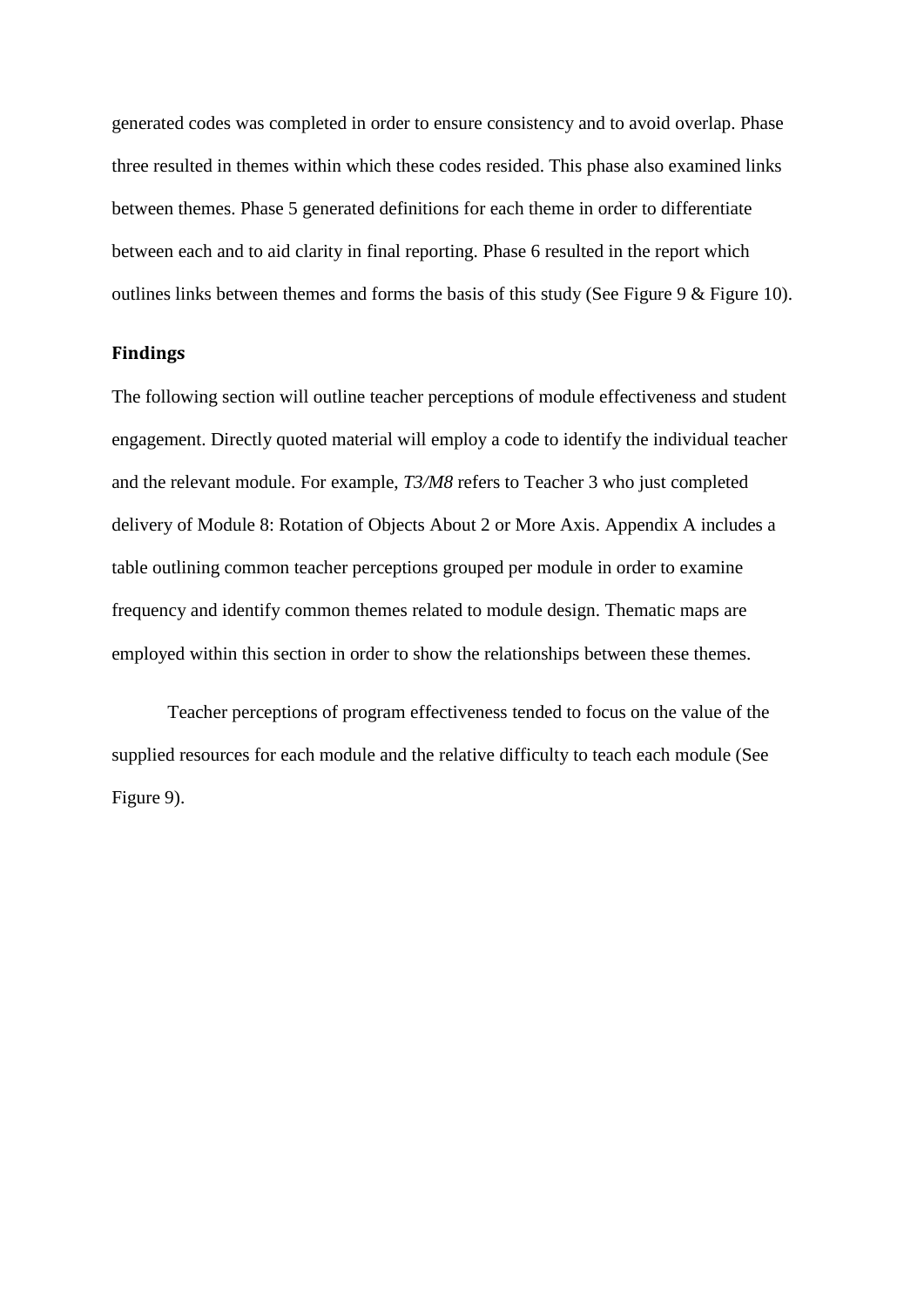

\* Codes refer to module and frequency. For example M1[5] refers to module 1 with 5 instances of that view reported

#### <span id="page-14-0"></span>**Figure 9. Thematic Map of Teacher Perceptions of Program Effectiveness**

Learning resources were frequently positively reported by teachers. The physical resources (snap cubes) are repeatedly cited as essential and very beneficial. Teachers frequently reported that the cube models were useful as a medium for demonstrations but also as an aid for pupils to use independently, facilitating a wide range of pedagogical approaches.

*T1/M3: The students enjoyed using the snap cubes to help them with visualization. This seemed to make the process much easier for most students. Many students struggled with the drawing aspect of the module.*

The effectiveness of the cube resource was reported more frequently in modules that were identified as having a high difficulty. This is seen in module 3 where pupils are introduced to isometric sketching

*T6/M3: Many of [th]em really struggled with the isometric drawing. They said having the snap cubes was very helpful, but some even with the cubes had a hard time drawing the figures in isometric view.*

Software was also positively and frequently reported especially in relation to module 1, 2  $\&$ 7. Descriptions focused on the usefulness of the software for introducing new concepts and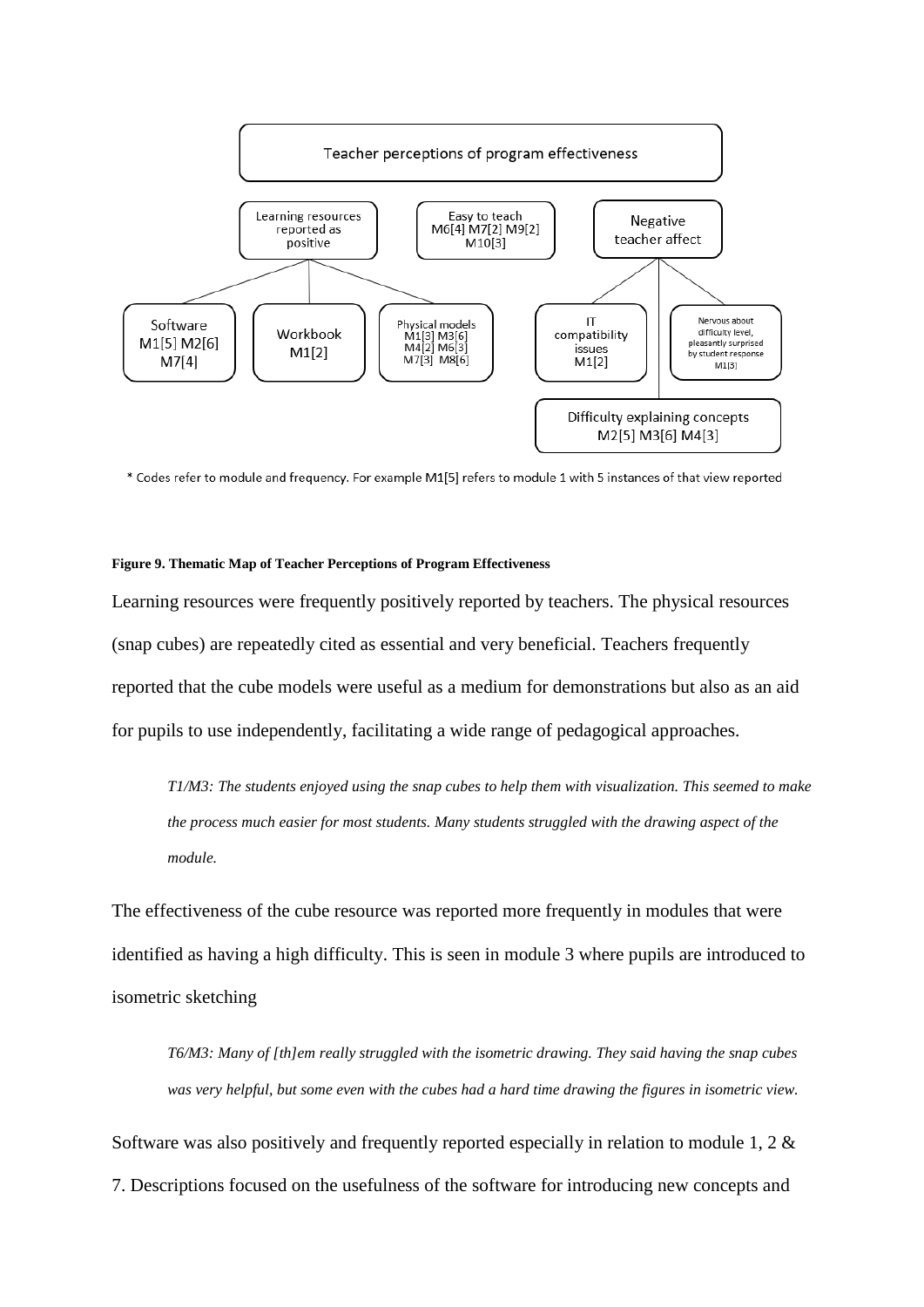the positive student affect associated with its use. Additional development of software could prove beneficial, potential benefit could be gained by focusing software support on modules identified as excessively difficult by teachers (Module 1, 3 & 4).

## *T1/M1: The software was helpful in describing revolutions*

*T5/M1: They all really liked the software. They also found the 3D party supplies helpful when visual[is]ing the revolutions, going from a 2D shape to the 3D solid.*

Comparatively infrequent negative teacher affect was centred on initial technical difficulties and difficulty explaining new concepts to students. A common link was observed between teachers who expressed difficulty explaining concepts and identifying modules as excessively difficult for pupils. This suggests that low teacher self-efficacy to teach certain module specific concepts could be potentially linked to perceptions of excessive student difficulty. The impact of difficulty on self-efficacy has been linked to performance and engagement (Power, Lynch, and McGarr 2019) and highlights the need to calibrate difficulty in order to achieve the positive outcomes associated with high self-efficacy. This in turn highlights the importance of teacher professional development events and how comfortable teachers are with the material prior to initial delivery. Opportunities for further examination of these factors should focus on teacher spatial skills post development event or examine longitudinally teacher perceptions as they deliver the program in multiple times becoming more familiar with these concepts.

Teachers' perception of student affect was broadly positive and repeatedly linked to student competence (Modules with high student affect: 1, 2, 3, 6, 9 & 10; low/negative student affect: 4, 7, 8) (See [Figure 10\)](#page-16-0).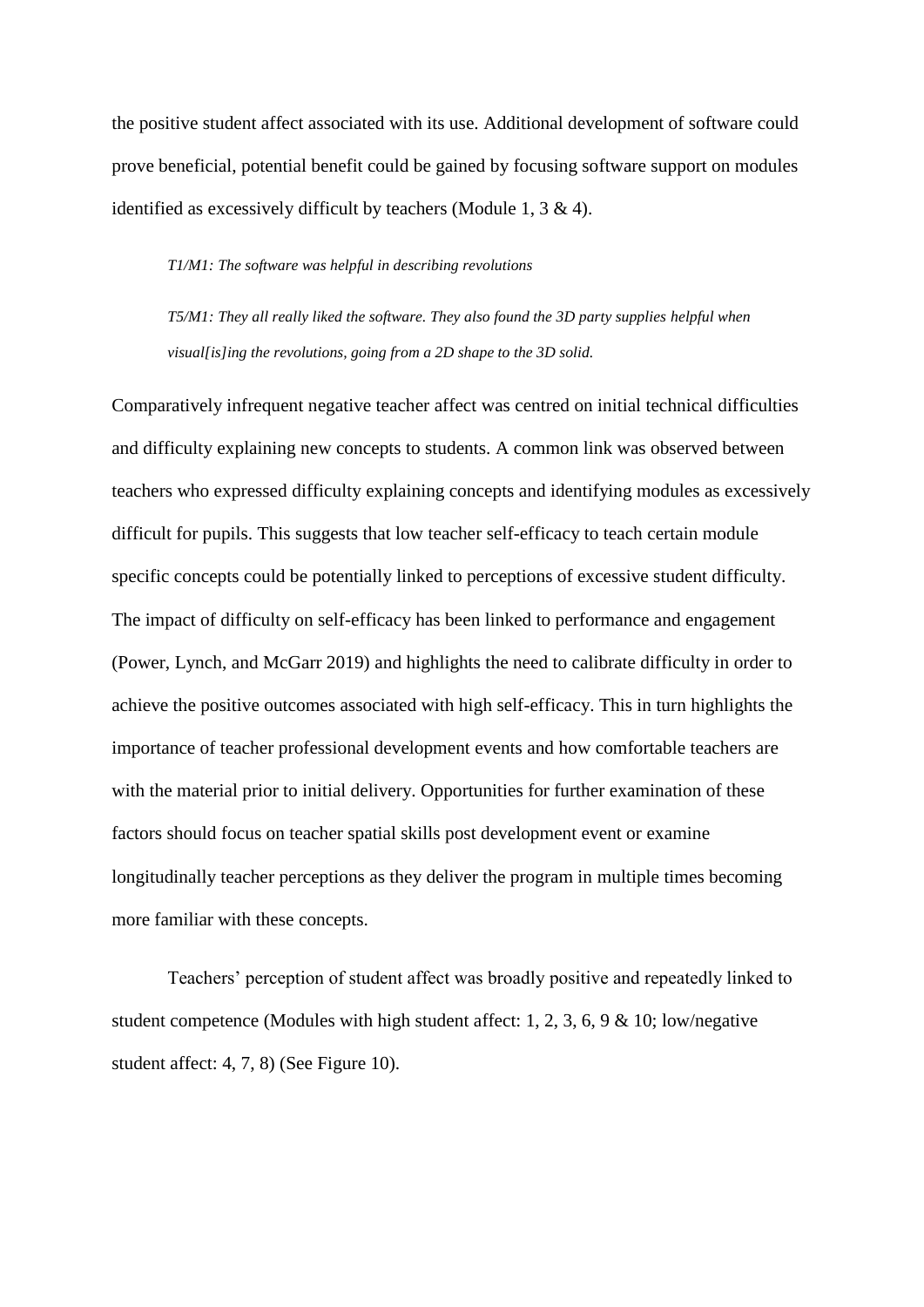

\* Codes refer to module and frequency. For example M1[5] refers to module 1 with 5 instances of that view reported

## <span id="page-16-0"></span>**Figure 10. Thematic Map of Teacher Perceptions of Student Affect and Engagement**

Modules that were deemed 'difficult' by teachers demonstrated lower frequency of perceived student positive affect and low frequency negative affect (4, 7, & 8). Modules that addressed concepts linked to areas of prior learning were reported as easier to teach with associated positive student affect (9,10). Teachers who reported difficulty explaining key concepts were less likely to link positive student affect to ability. Instead they tended to report excessive difficulty when asked for student perspectives. The role that teacher ability and knowledge plays in the delivery of the modules is worthy of further research.

# **Conclusions**

The need to develop spatial skills in order to increase achievement in STEM learning environments has been firmly established (Stieff and Uttal 2015, Wai, Lubinski, and Benbow 2009). However, teachers have been slow to implement practices aimed at developing spatial skills, in part due to a lack of available resources and associated CPD opportunities (Moore-Russo et al. 2013). This has resulted in a fragmented approach to a system wide problem. Some students engage in activities such as building with Legos<sup> $TM$ </sup> or playing certain 3-D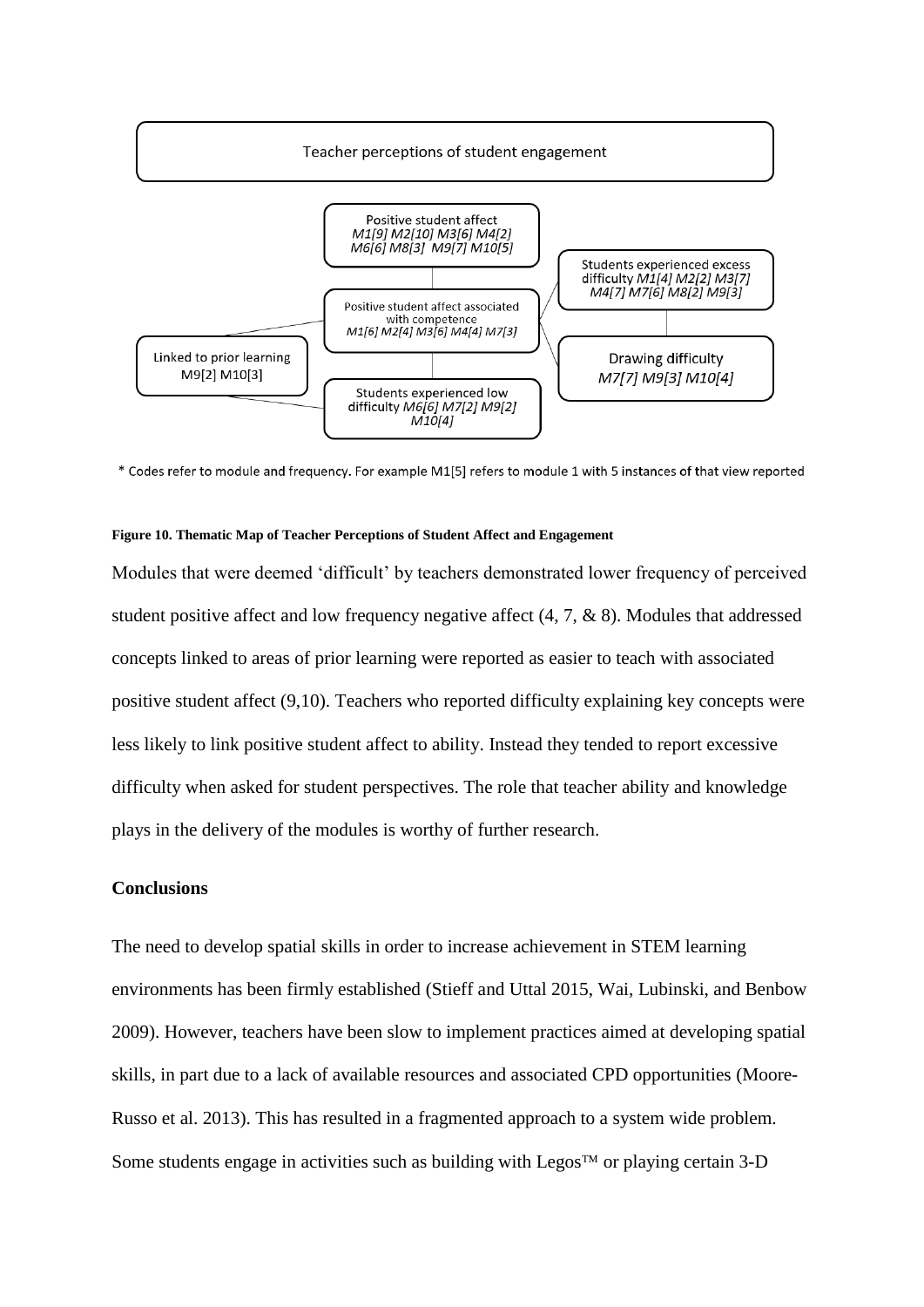computer games and naturally acquire spatial skills. However opportunities to engage in these extracurricular activities is limited in lower socioeconomic groups (Wilbur and Roscigno 2016). As spatial thinking has been shown to be important to success in most STEM fields, a lack of access to such developmental activities further disadvantages those who are already less likely to enter, or succeed, in STEM pathways. A disproportionate number of the students who have weak spatial skills are women or are from low SES groups—the same students who are underrepresented in STEM and who could benefit most from pursuit of a high-paying STEM career. Poorly developed spatial skills act as a barrier to STEM success for these students and influence decisions related to future areas of study and career paths (Wai, Lubinski, and Benbow 2009). Therefor a formalised inclusion of spatial skill development activities within existing curricula is required if those who are most in need of these opportunities are to benefit.

The curricular materials described in this paper represent a viable method for developing spatial skills at middle school level. The materials have been shown to be effective in improving spatial skills of students in a wide variety of educational settings, including at the university, community college, high school and middle school levels (Sorby 2009, Hungwe, Sorby, and Drummer 2007, Sorby 2001, Gerson et al. 2001). However implementation of new curriculum requires active consultation with teachers in order to support initial delivery and development for improved future iterations (Handal and Herrington 2003, Charalambous and Philippou 2010). By incorporating data based on teacher perspectives the current study elevates teacher voice beyond the typical local level of implementation while exploring inevitable variances in fidelity (Kirk and MacDonald 2001).

The value of tailored professional development opportunities is vital in this regard as it provides an opportunity to establish a dialogue and assess teacher needs. Future iterations of the professional development for this program should focus on areas identified by teachers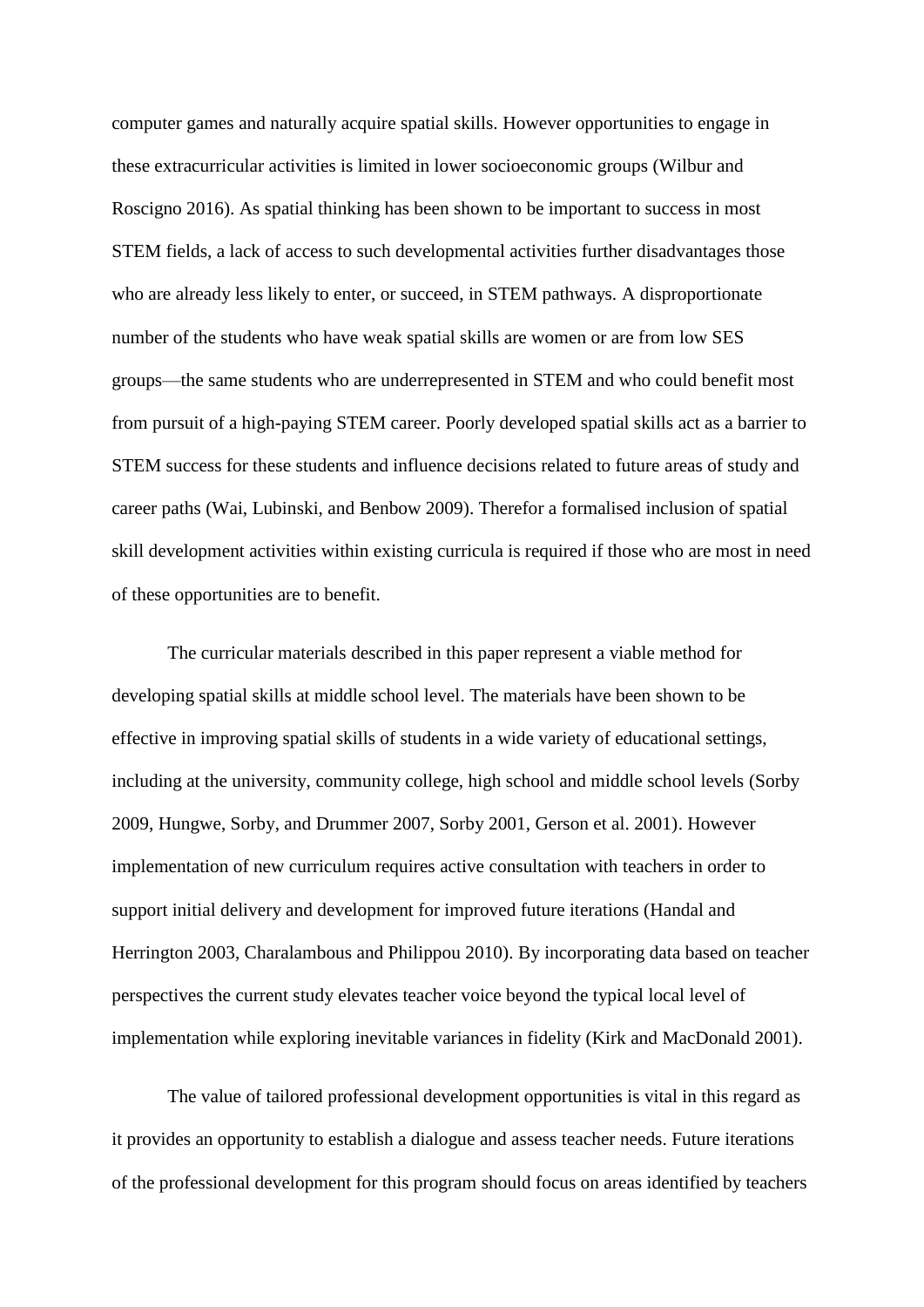as difficult to teach or which they perceived their students to be engaging with activities that were excessively difficult (See [Figure 9](#page-14-0)  $\&$  [Figure 10\)](#page-16-0). This has the potential to develop conceptual understanding as well as teacher self-efficacy. Similarly, further development of resources should be focused on these perceived high difficulty modules. Future potential research associated with this could examine teacher spatial ability and self-efficacy to teach spatial topics in order to provide greater insight into the factors affecting program delivery and effectiveness.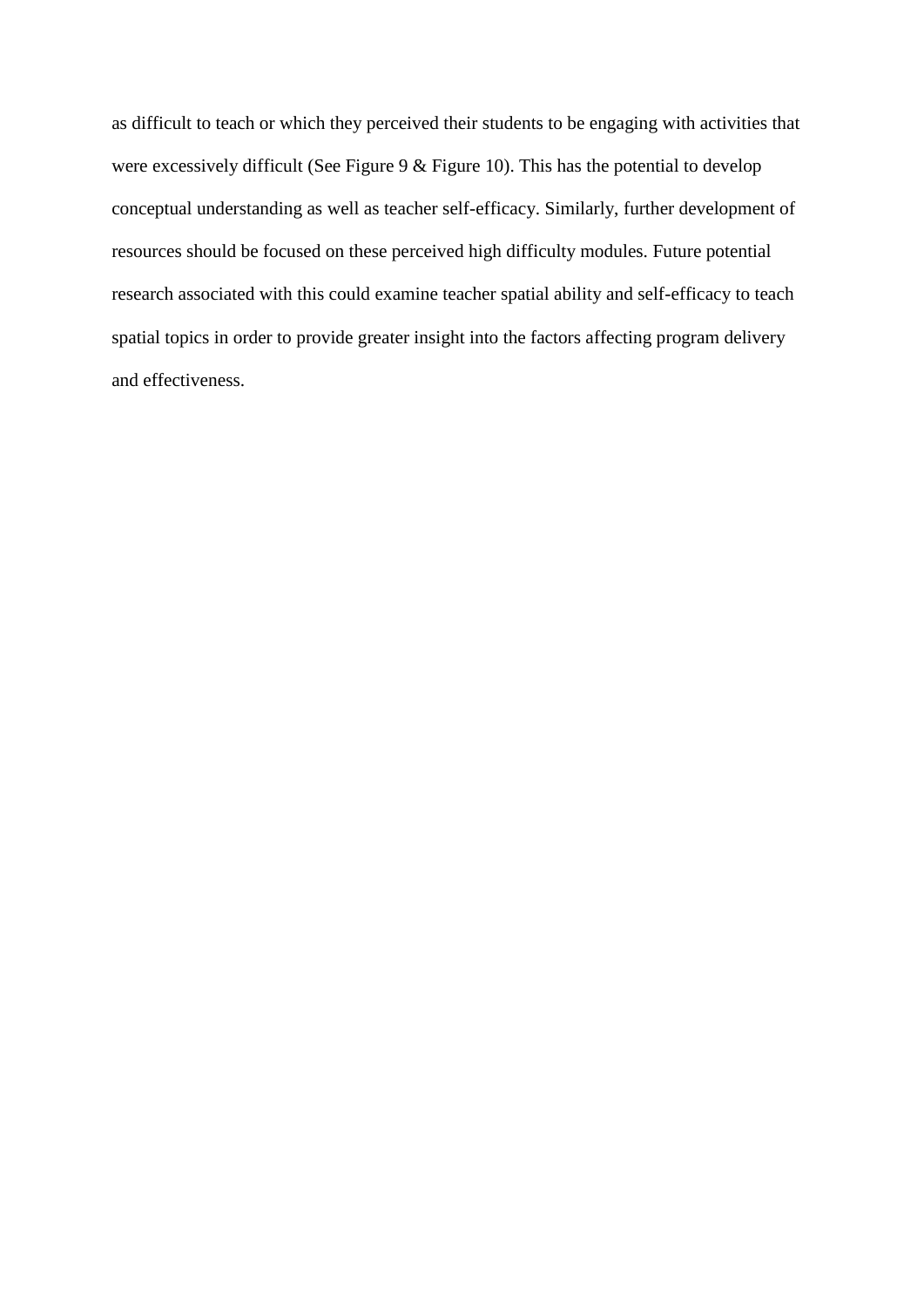## **References**

- Braun, Virginia, and Victoria Clarke. 2006. "Using thematic analysis in psychology." *Qualitative research in psychology* 3 (2):77-101.
- Buckley, Jeffrey, Niall Seery, and Donal Canty. 2018. "A heuristic framework of spatial ability: A review and synthesis of spatial factor literature to support its translation into STEM education." *Educational Psychology Review* 30 (3):947- 972.
- Buckley, Jeffrey, Niall Seery, and Donal Canty. 2019. "Investigating the use of spatial reasoning strategies in geometric problem solving." *International Journal of Technology and Design Education* 29 (2):341-362.
- Charalambous, Charalambos Y, and George N Philippou. 2010. "Teachers' concerns and efficacy beliefs about implementing a mathematics curriculum reform: integrating two lines of inquiry." *Educational studies in Mathematics* 75 (1):1-21.
- Gerson, Helena BP, Sheryl A Sorby, Anne Wysocki, and Beverly J Baartmans. 2001. "The development and assessment of multimedia software for improving 3‐D spatial visualization skills." *Computer Applications in Engineering Education* 9 (2):105- 113.
- Handal, Boris, and Anthony Herrington. 2003. "Mathematics teachers' beliefs and curriculum reform." *Mathematics education research journal* 15 (1):59-69.
- Hoshi, Yoko, Ichiro Oda, Yukihisa Wada, Yasunobu Ito, Yutaka Yamashita, Motoki Oda, Kazuyoshi Ohta, Yoshifumi Yamada, and Mamoru Tamura. 2000. "Visuospatial imagery is a fruitful strategy for the digit span backward task: a study with nearinfrared optical tomography." *Cognitive Brain Research* 9 (3):339-342.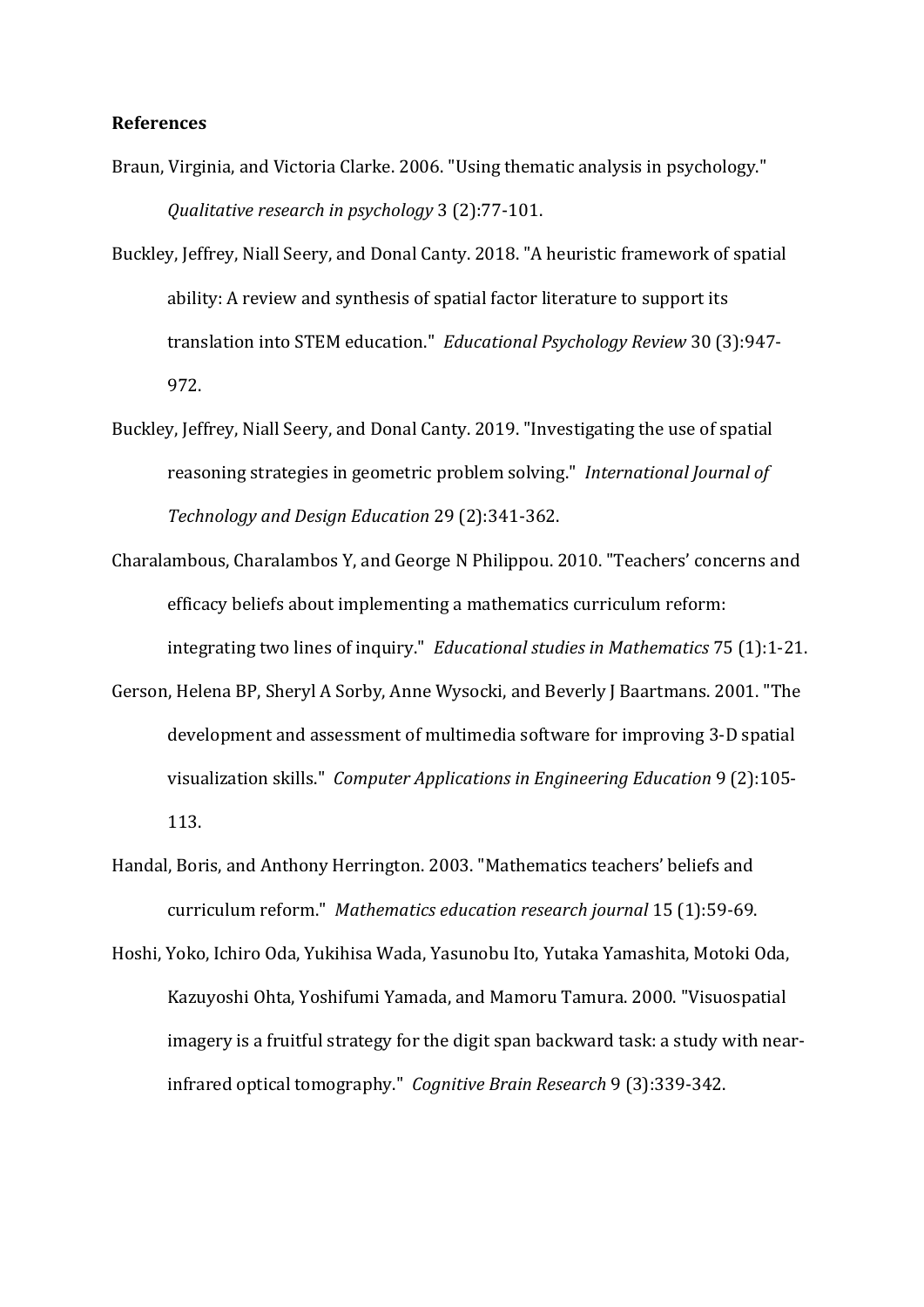- Hungwe, Kedmon N, Sheryl Sorby, and Thomas Drummer. 2007. "Preparing K-12 Students for Engineering Studies by Improving 3-D Spatial Skills." *International Journal of Learning* 14 (2).
- Kirk, David, and Doune MacDonald. 2001. "Teacher voice and ownership of curriculum change." *Journal of curriculum studies* 33 (5):551-567.
- Lubinski, David. 2010. "Spatial ability and STEM: A sleeping giant for talent identification and development." *Personality and Individual Differences* 49 (4):344-351.
- Maloney, Erin A, Stephanie Waechter, Evan F Risko, and Jonathan A Fugelsang. 2012. "Reducing the sex difference in math anxiety: The role of spatial processing ability." *Learning and Individual Differences* 22 (3):380-384.
- Moore-Russo, Deborah, Janine M Viglietti, Ming Ming Chiu, and Susan M Bateman. 2013. "Teachers' spatial literacy as visualization, reasoning, and communication." *Teaching and Teacher Education* 29:97-109.
- NCTM. 2016. NCTM Principles and Standards for School Mathematics, Grades 6-8 Edition *Principals and Standards for School Mathematics*. Accessed 07/17/2017.
- Newcombe, Nora S. 2010. "Picture this: Increasing math and science learning by improving spatial thinking." *American Educator* 34 (2):29.

OECD. 2016. *PISA 2015 Results (Volume I)*. Paris, France: OECD Publishing.

- Power, Jason, Raymond Lynch, and Oliver McGarr. 2019. "Difficulty and self‐efficacy: An exploratory study." *British Journal of Educational Technology*.
- Rafaelli, Lisa, Sheryl A Sorby, and Kedmon Hungwe. 2006. "Developing 3D Spatial Skills for K-12 Students." *Engineering Design Graphics Journal* 70 (3).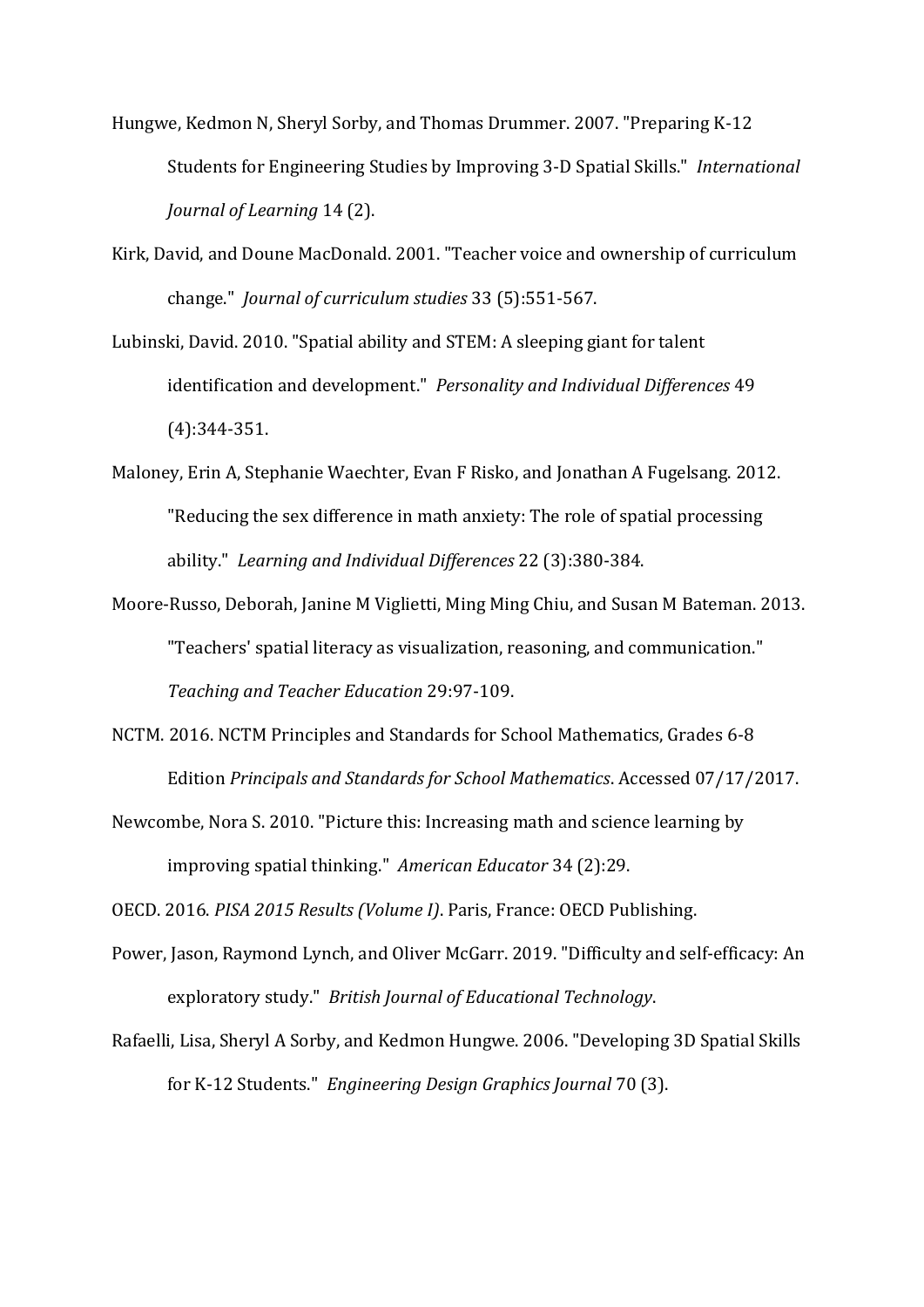- Ramey, Kay E, and David H Uttal. 2017. "Making sense of space: Distributed spatial sensemaking in a middle school summer engineering camp." *Journal of the Learning Sciences* 26 (2):277-319.
- Sorby, Sheryl A. 2001. "A course in spatial visualization and its impact on the retention of female engineering students." *Journal of women and minorities in science and engineering* 7 (2).
- Sorby, Sheryl A. 2009. "Educational research in developing 3‐D spatial skills for engineering students." *International Journal of Science Education* 31 (3):459- 480.
- Stieff, Mike, and David Uttal. 2015. "How much can spatial training improve STEM achievement?" *Educational Psychology Review* 27 (4):607-615.
- Wai, Jonathan, David Lubinski, and Camilla P Benbow. 2009. "Spatial ability for STEM domains: Aligning over 50 years of cumulative psychological knowledge solidifies its importance." *Journal of Educational Psychology* 101 (4):817.
- Wilbur, Tabitha G, and Vincent J Roscigno. 2016. "First-generation disadvantage and college enrollment/completion." *Socius* 2:2378023116664351.
- Williams, P John, Juan Iglesias, and Moshe Barak. 2008. "Problem based learning: application to technology education in three countries." *International Journal of Technology and Design Education* 18 (4):319-335.

Zhou, Xinlin, Chuansheng Chen, Hongchuan Zhang, Gui Xue, Qi Dong, Zhen Jin, Lei Zhang, Chunyan Peng, Hui Zhao, and Yi Guo. 2006. "Neural substrates for forward and backward recitation of numbers and the alphabet: A close examination of the role of intraparietal sulcus and perisylvian areas." *Brain research* 1099 (1):109- 120.